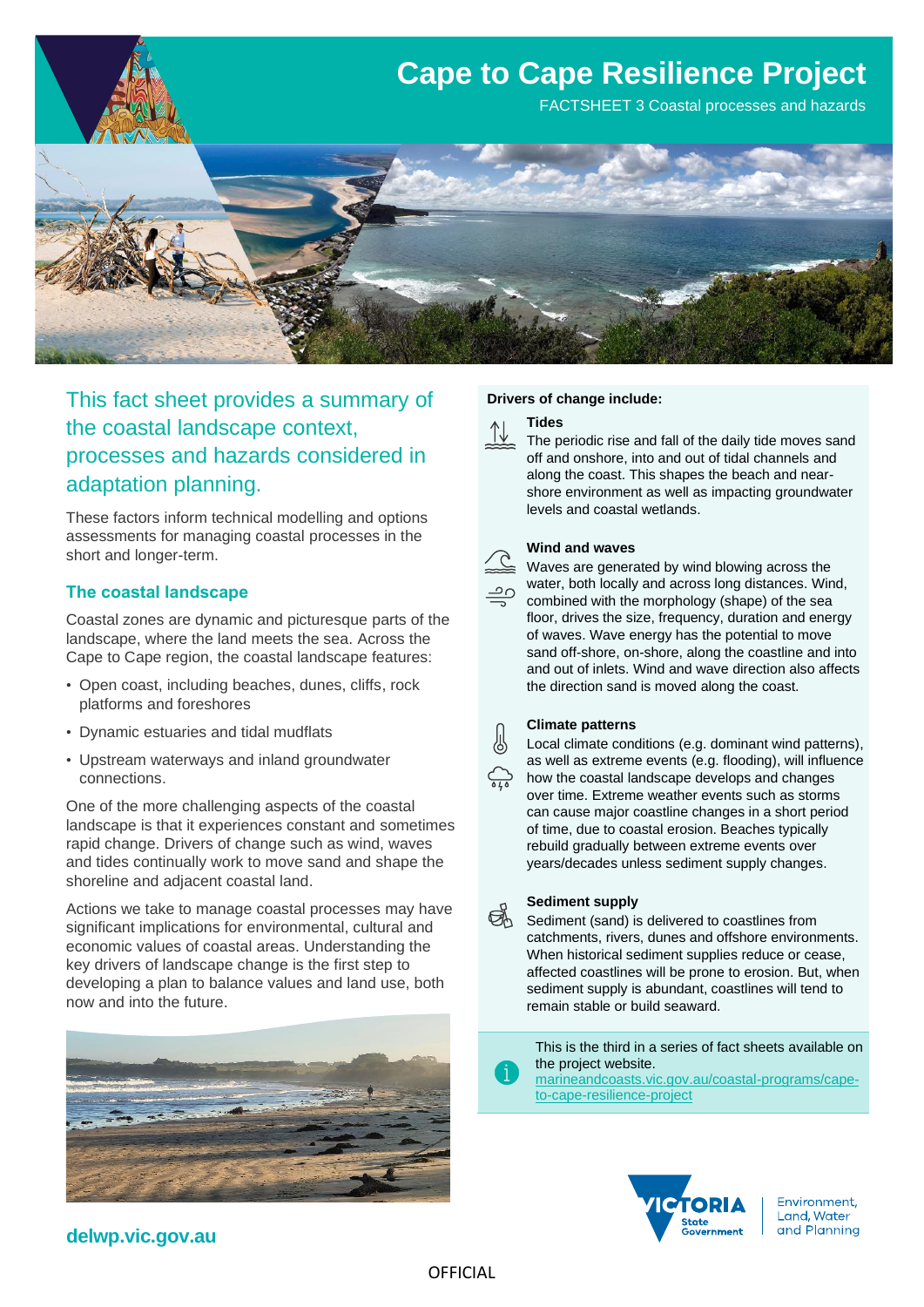### **Coastal hazards**

Natural coastal processes such as short- and long-term erosion and inundation shape the diverse features of the coastal zone. These processes are often referred to as coastal hazards when they impact on coastal values and uses, including infrastructure. Coastal hazards considered in adaptation planning include coastal erosion, storm tide inundation, permanent inundation, and groundwater intrusion. As the Cape to Cape coastline is diverse, a range of erosion processes, including at sandy coasts, rocky coasts and inlet driven process, are being examined to understand the erosion hazards for the region.

#### **Storm tide inundation**

Storm tide inundation is the temporary inundation (flooding) of low-lying coastal land from a locally elevated sea level (storm tide). The storm tide is caused by the combined influence of:

- The predicted tide
- Low pressure air systems causing increases in sea level (storm surge)
- High wind-generated waves associated with a severe storm.

Storm tides inundate low-lying land for periods of hours to days, including coastal wetlands, marshes, inlets and estuaries.

Storm tide inundation can also combine with catchment flooding from severe rainfall events, increasing the extent or depth of inundation in some areas, and the event duration.



#### **Permanent inundation**

Permanent inundation occurs when low-lying areas become regularly inundated as part of the local tidal cycle, up to and including the Highest Astronomical Tide (HAT). Increases in mean sea level over time will influence the extent of permanently inundated areas.

#### **Saline groundwater intrusion**

Saline groundwater intrusion is the movement of saline groundwater into fresh aquifers over time. Increased salinity can affect water quality, including for drinking water and irrigation.

Saline intrusion can occur in many ways, including vertical movement of the water table, and lateral movement of coastal waters. Changes in land use, coastal processes, and mean sea level over time can influence the extent of saline groundwater intrusion.



#### **Coastal erosion - sandy coasts**

Natural dune systems go through periods of erosion and accretion. Dune vegetation has a key role in assisting dune growth, by helping trap sand.



Erosion can occur when winds, waves and coastal currents shift sediment away or along the shoreline, sometimes just offshore. Short term erosion (storm bite) is associated with big storms.



In calm conditions, wind and waves act to transport sand onshore, building up the dune. For a stable beach, all the sand moved offshore in a storm eventually moves back onto the beach, and overall shoreline position stays the same over time.



In some cases, changes in sediment supply or climate conditions (such as bigger or more frequent storms), means the beach may not rebuild fully between storm events.

With less sand retained on the beach over time, long-term erosion (recession) may occur; this means the shoreline position (e.g. vegetated dunes and high tide beach) moves incrementally landward (over several decades).

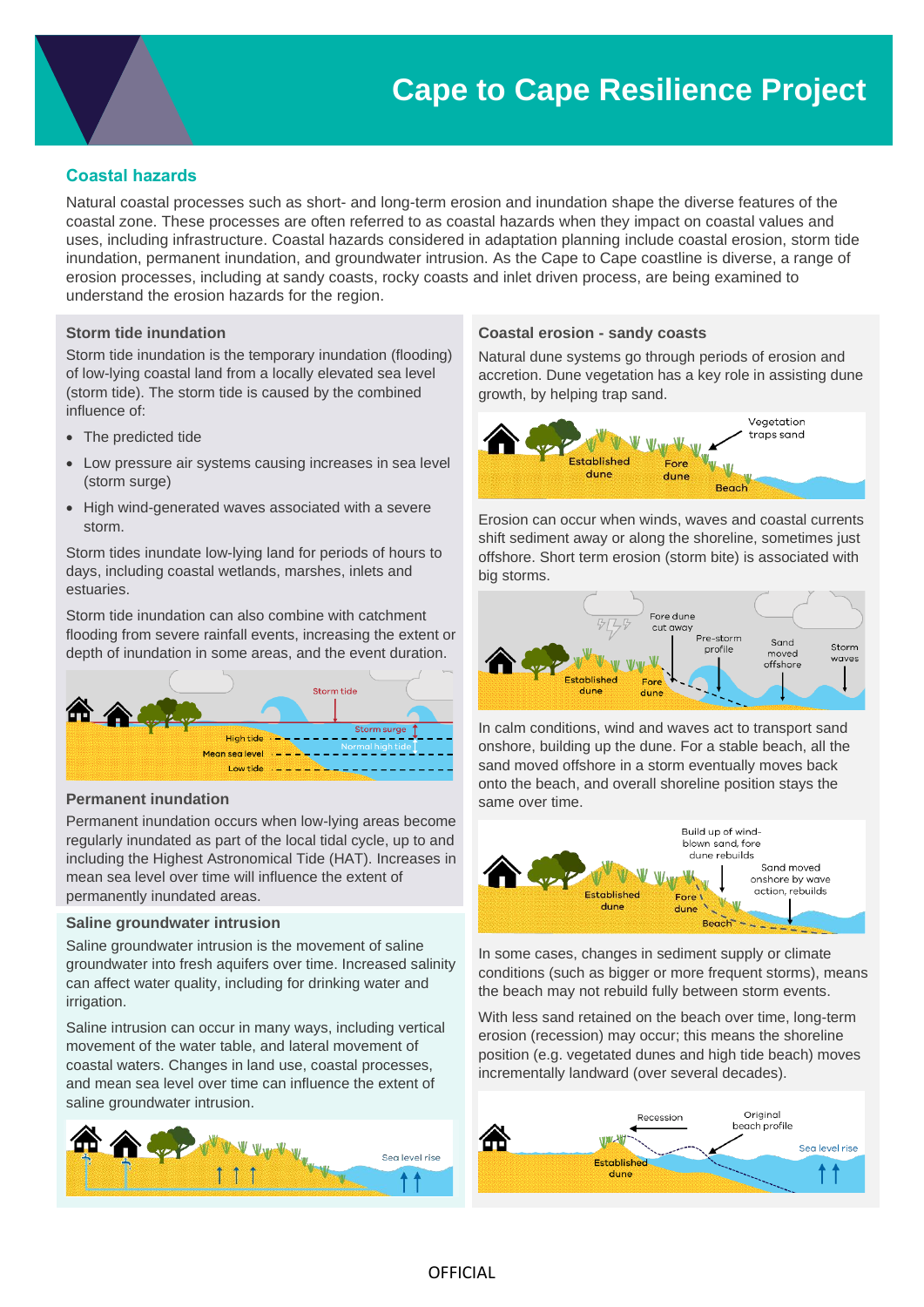#### **Coastal erosion – rocky coasts**

Over geological timescales (thousands of years), softer sediments are eroded away, exposing hard rocky coasts. These coasts are more common in areas of high energy (strong wave action).

#### **Hard rock**

Hard rock cliff slopes are susceptible to deep-seated mass movements (i.e. cliff fall) that may be initiated by a combination of surface processes (rain, surface runoff) and/or due to marine influences at the base of the cliff (e.g. toe undercutting).

Hard rock erosion can occur with little or no warning.



Where a sandy beach is 'perched' on a rock platform at the base of a cliff, increasing sea levels and wave energy can result in sand loss, due to limited sand volumes and increased wave reflection off the rocky coast.

#### **Soft rock**

Some rocky coastal areas have softer, more erodible rock. These coasts can be more vulnerable to erosion from both surface processes and cliff toe undercutting.

Erosion of soft, rocky coasts can occur as both cliff falls and slumping (material movement down its slope).

Rocky coastlines do not 'recover' after erosion like sandy coasts do. However, as they have some resistance, they also erode less frequently.



#### **Coastal erosion – low earthed cliff**

Low earthed cliffs are common in low energy environments like Anderson Inlet. Erosion processes are similar to soft rock coastlines, with surface processes and undercutting due to waves driving shoreline recession (moving its position further landward).

The recovery (rebuilding) of a low earthed cliff is limited by the available sand in nearshore areas or being moved along the coast. These coastlines are likely to be more susceptible to rising sea levels than rocky coastlines. Being lower in elevation, sea level increases may inundate the landward edge of the cliff, leading to long-term erosion (landward recession) of the coastline.

#### **Coastal erosion – tidal channels**

The rise and fall of the offshore tide pushes and pulls water into and out of Anderson Inlet. This water exchange results in deep channels forming as water rushes in and out of the Inlet.



Spring tide volumes at the Inlet are close to 27 million  $m^3$ . This is equivalent to 11,000 Olympic size swimming pools of water pouring past Inverloch over a 6-hour period.



The inlet channels move around in the sand within the entrance. Different conditions - such as tidal stages (spring vs neap tides), waves and storm surges and flood flows from the Tarwin River - change the water volume of each tide and the strength and direction of currents which move sediment.

The movement of tidal channels can result in the coastline receding or accreting at different times and places.

**Tidal range** – the difference between the water level ?. at high tide and previous or following low tide water level.

**Spring tide** – larger tides, when the tide's range is at its maximum. Occur on full or new moon phases.

**Neap tide** – smaller tides, when the tide's range is at its minimum.

**Highest astronomical tide (HAT)** – highest water level predicted to occur under average meteorological conditions.